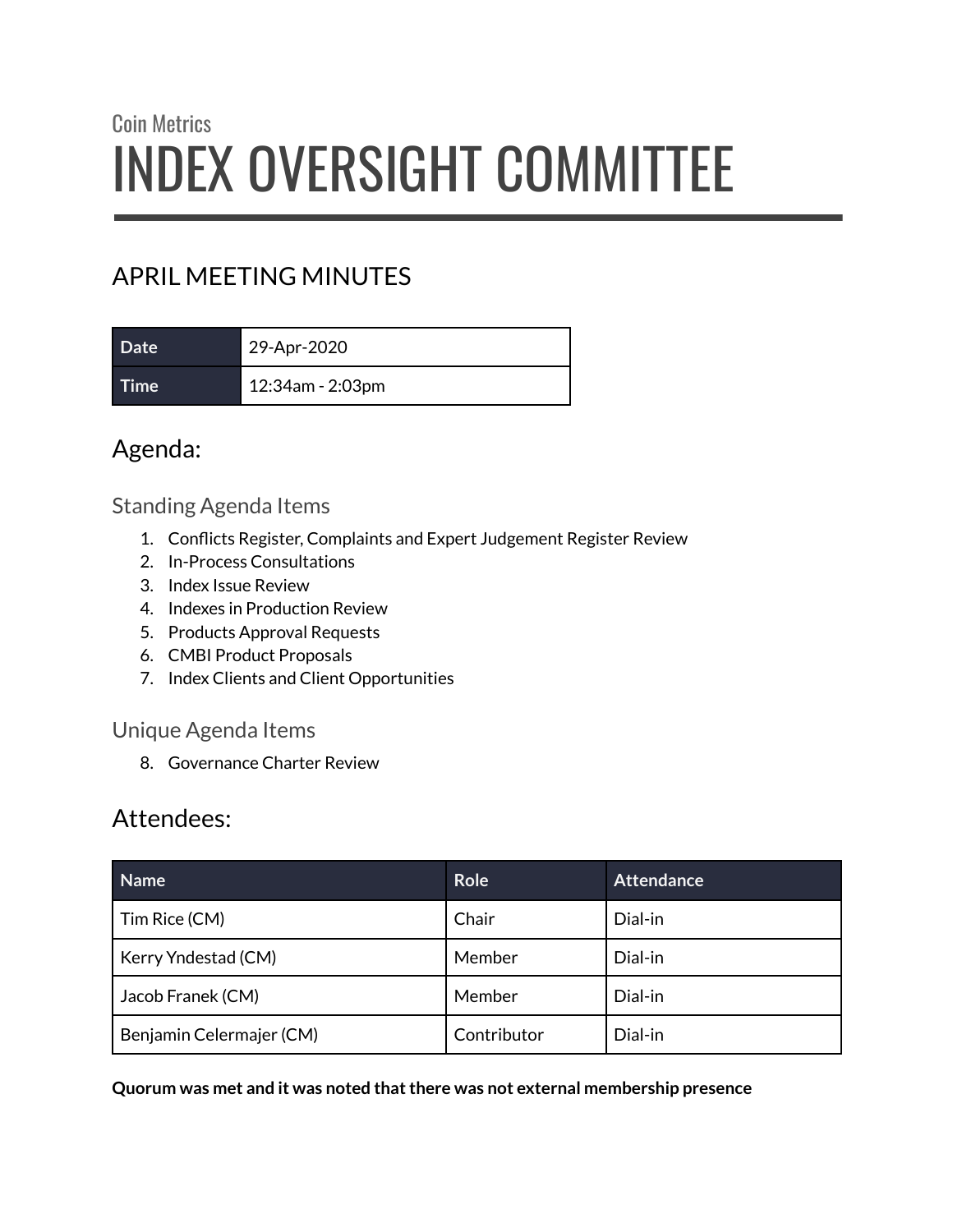# Conflicts Register, Complaints and Expert Judgement Register Review

No conflicts identified during the meeting.

No complaints received in Q1.

No expert judgment applied by the Index function in Q1.

## In-Process Consultations

No consultations in process

## Index Issue Review

#### Infrastructure and technology

There was discussion from Oversight Committee members as to the Infrastructure robustness and process for infrastructure changes within CM. Kerry presented the state of current systems and the multiple redundancies in place. The Committee was satisfied with the current state of infrastructure and deemed it sufficient to maintain the current indexes in production.

Kerry also commented on the current strengthening of process and testing that was taking place within CM to ensure that system downtime would not impact production level products. As part of the process, the Index Manager would be alerted of any potential upcoming infrastructure changes that may impact indexes in production so that the necessary client communications can be made.

#### **Operational**

The committee discussed in detail the current constituent markets for the CMBI Bitcoin Index and whether the selected markets were the optimal decision. There was particular discussion around low volume exchanges such as BitFlyer and whether they should remain. For the meantime, the current constituent markets were deemed to provide a very robust rate, but the committee wanted to see more detail in the next meeting on the USD/BTC volume of current markets and the new markets. The same applies to the CMBI Ethereum Index.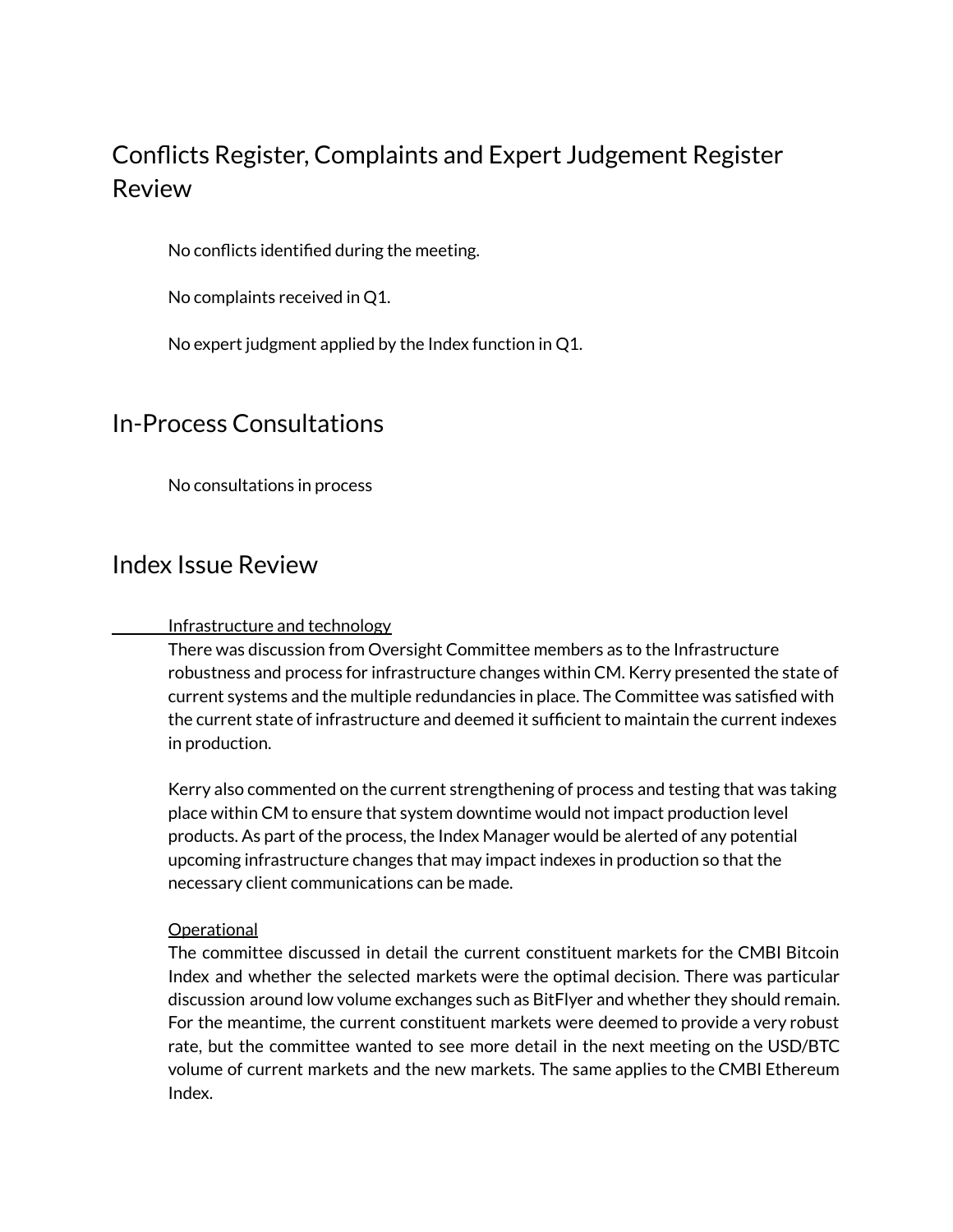# Indexes in Production Review

Publicly announced / available:

- CMBI Bitcoin Index
- CMBI Ethereum Index

 $\sim$  XXX $\sim$ 

Privately in production:

Are all indexes still efficiently and effectively achieving their desired outcomes and purpose?

- The Committee believes that the indexes still serve the purpose they are defined to serve. Both indexes represent the aggregate market price of the underlying assets evidenced by their levels in comparison to the market.
- There was a discussion around if adding more liquid stablecoin markets would increase the robustness of index values. Whilst the committee would like to better understand the implications, given the current performance of the index and the issue of then introducing more reference rates into the calculation (e.g. USD/USDC), it was deemed not necessary for the time being.

Any other commentary / observations on existing index products?

● The Committee was concerned that none of our index data was currently available to our community and the broader public. Ben confirmed that as part of an upcoming data visualization upgrade, Index levels would be available publicly through the Coin Metrics website.

# Products Approval Requests

There were no indexes ready to move to production that required OC final approval.

The committee discussed the free float supply methodology and two indexes that are in development and should be ready to launch over the next quarter. They discussed what outstanding items were remaining before each product was ready for launch. There is to be an interim meeting of the committee to sign these products off when required.

Are there any proposed changes to existing products that require OC sign-off?

● No current proposed changes to any existing CMBI index